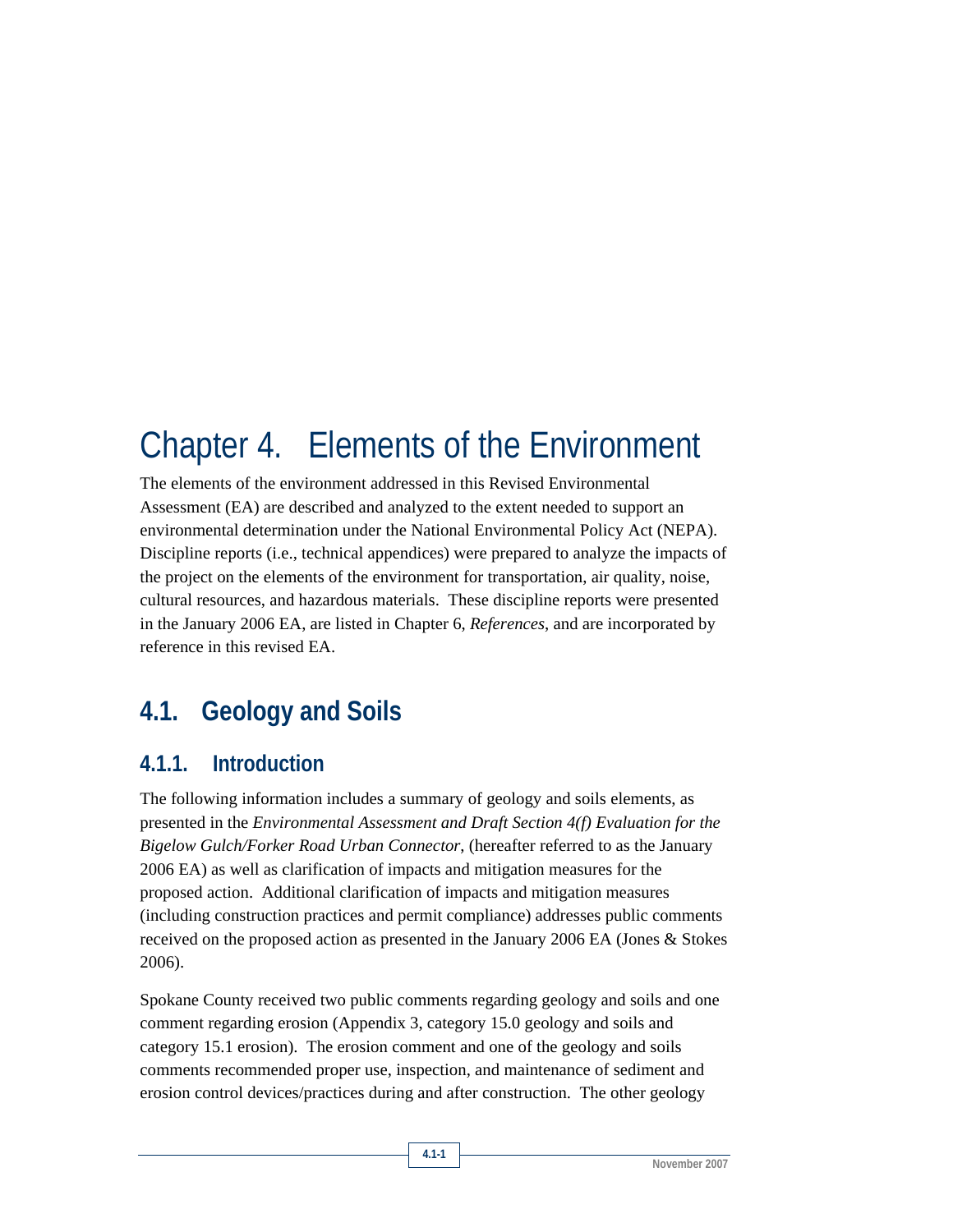and soils comment requested more information regarding hillside reinforcement following a proposed construction-related hillside cut through property at Forker and Progress roads.

Construction of the proposed Urban Connector Alignment would require excavation and placement of fill. Earthwork and the impact on geology and soils resulting from construction of the Urban Connector Alignment would be typical of transportation projects, with the majority of changes to site geology and soils occurring during construction.

Principal resources used to develop this analysis included information on surface and subsurface conditions from Washington State Department of Transportation (WSDOT), U.S. Geological Survey (USGS), American Geological Institute, and U.S. Department of Agriculture (USDA). Topographical information was coordinated with agency officials from USGS, WSDOT, and USDA. Data was confirmed from review of aerial photographs and through general field investigations.

## **4.1.2. What geological and soils resources are present in the project area?**

As mentioned in the January 2006 EA, the geology of the project area is very complex, consisting of basalt plateau, granite mountaintop, and gravel lowlands. As it follows much of the existing roadway alignment, the proposed alignment would traverse between steep hills and cross broad, largely agricultural flats.

Spokane County has identified areas of erodible soils concentrated along the western portion of the project area and spread sporadically across the eastern portion of the project area (see Figure 4.1-1 for site topography and location of erodible soils). Erodible soils are considered geologically hazardous areas by Spokane County's Critical Areas Ordinance (CAO), and as such are regulated by Section 11.20.070.

## **4.1.3. What regulations apply to geological resources and soils?**

The primary regulations applicable to geology and soils are within the Spokane County Code (SCC), Chapter 11 Critical Areas, Section 11.20.070, which specifies the classification, identification, mapping, regulation, and mitigation requirements for geologically hazardous areas. As described in the SCC, Section 11.20.070D(1), if an impact of a use or activity located in a geo-hazard area cannot be mitigated through standards identified in the section, a geo-hazard mitigation plan may be required to identify construction standards for the proposal.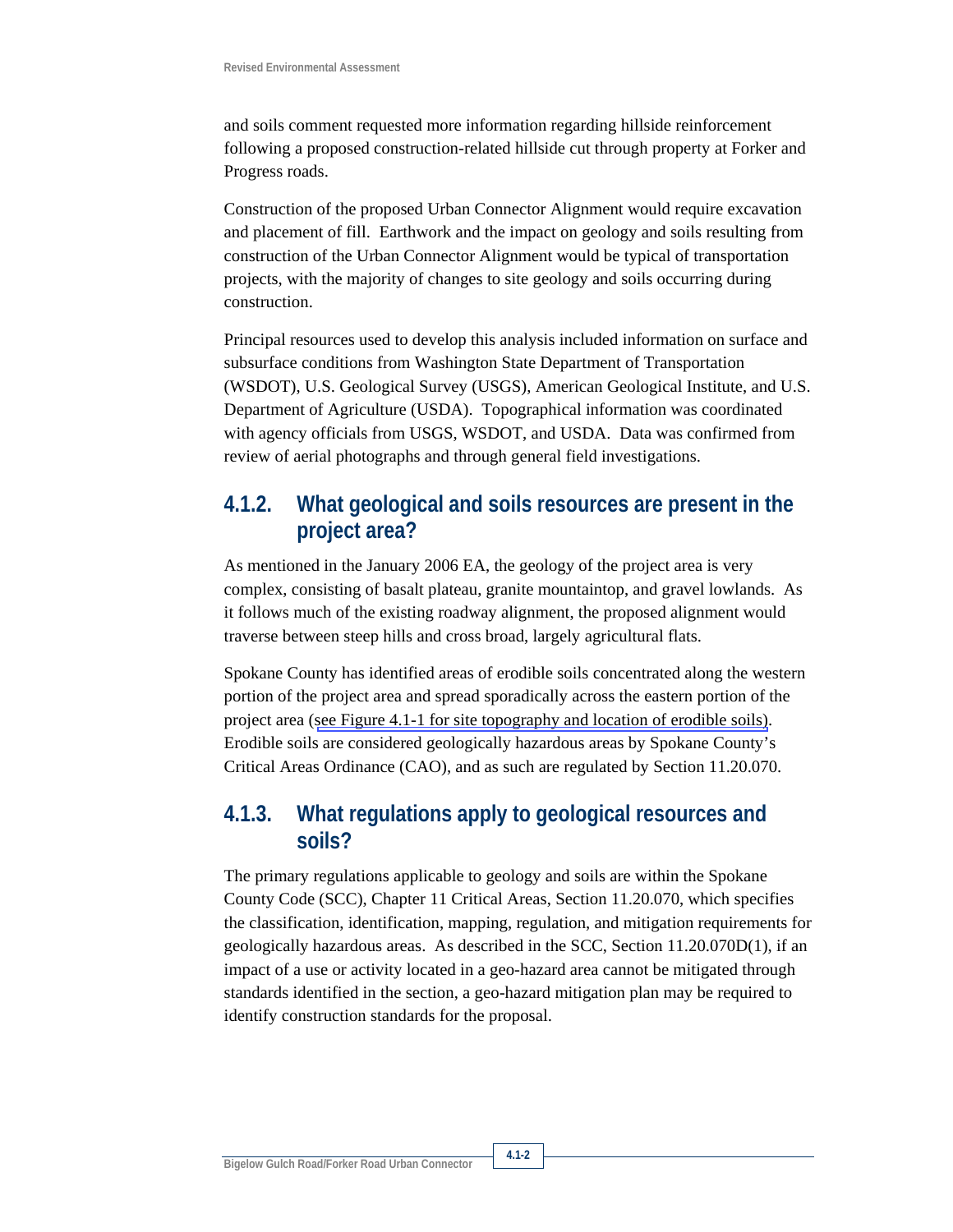Spokane County has adopted a comprehensive plan that expresses County goals and policies relevant to geologically hazardous areas:

 Goal NE.32. Development should be discouraged in geologically hazardous areas unless it can be demonstrated that a hazard area can be developed consistent with public health and safety. Development permits may be conditioned to mitigate certain hazards.

The Spokane County comprehensive plan includes the following policies pertinent to the proposed Urban Connector Alignment:

- NE.32.2. Residential, commercial, and industrial development in geologically hazardous areas should minimize disruption of existing topography and vegetation; and shall incorporate opportunities for phased clearing and grading.
- NE.32.3. Construction should minimize risk to the natural environment and/or structures.
- NE.32.4. Clearing and grading activities in geologically hazardous areas shall consider limitations based on seasonal weather conditions.
- NE.32.5. Within geologically hazardous areas, site alteration, grading, and filling shall be the minimum necessary to accomplish approved designs/plans.
- NE. 32.6. Proposals should describe the hazards present, such as erosion, landslides, etc., and provide mitigation measures acceptable to the appropriate regulatory agency.
- NE.32.7. Construction and development on geologically hazardous areas should have negligible effects on the quality and quantity of potentially affected surface and groundwater. Mitigation measures acceptable to the appropriate regulatory agency should be provided.
- NE.32.8. Development in geologically hazardous areas should not be allowed without appropriate mitigation.
- NE.32.9. Development proposals within geologically hazardous areas should submit an erosion control plan prior to receiving approval.

## **4.1.4. How were potential effects evaluated?**

The analysis of impacts included reviewing background information and making design modifications to avoid or minimize effects following the methods and guidelines of the *Washington State Department of Transportation Environmental Procedures Manual* (M31-11) (WSDOT 2006a).

Important considerations included the potential impact of steep slopes and earthwork and substantial erosion or loss of soil due to the proposed action. The assumption was made that potential impacts could occur as a result of the proposed action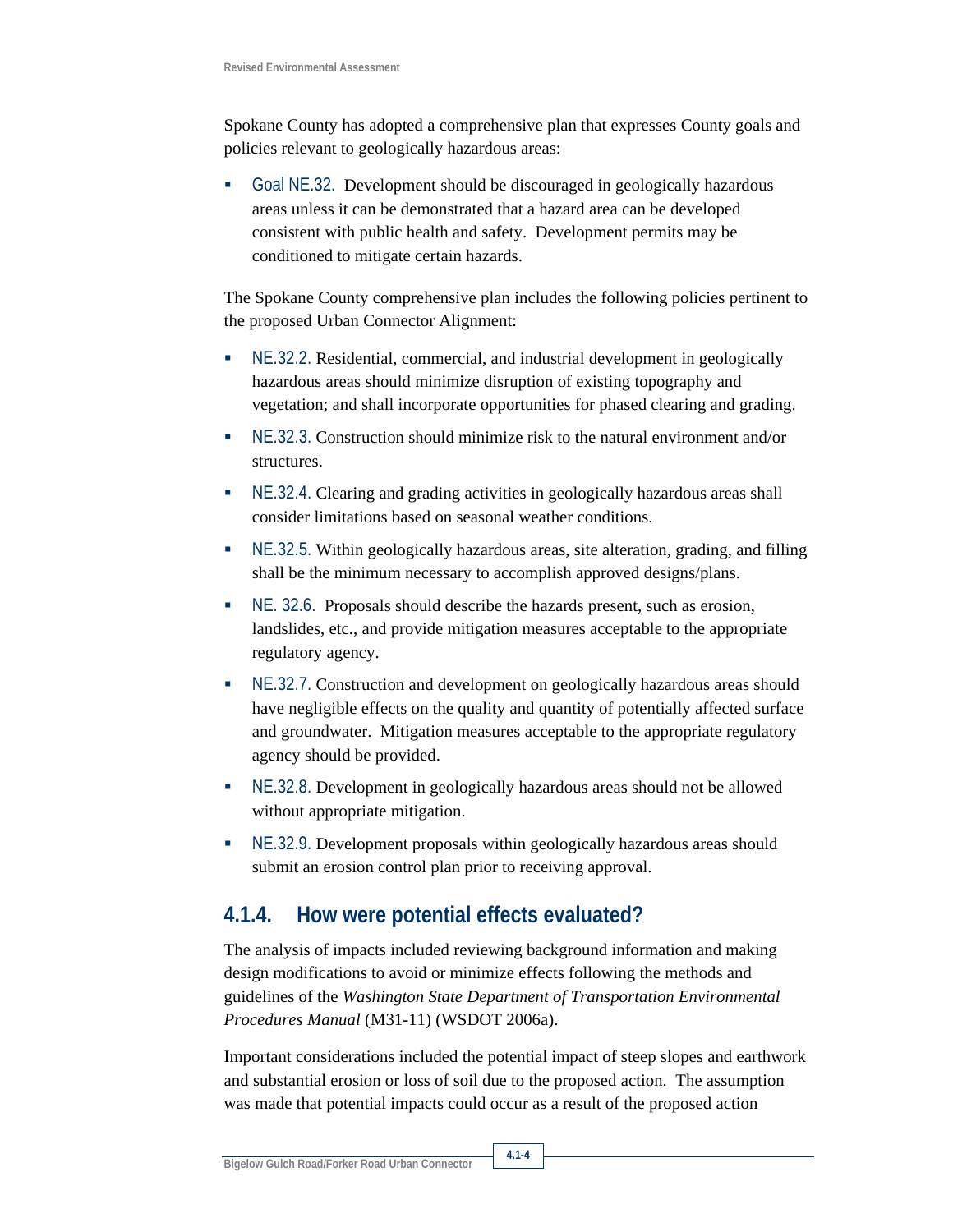altering soils and designated geological hazardous areas. It was assumed that all aspects of the proposed action would be performed in accordance with all applicable existing laws, regulations, and permit conditions.

## **4.1.5. What impacts would the Urban Connector Alignment have on geological resources and soils?**

## 4.1.5.1. Proposed Action

#### **4.1.5.1.1. How would construction affect geological resources and soils?**

As is typical of similar large transportation projects, grading and filling activities would be necessary to lay roadway foundations and cut-and-fill activities would result in unavoidable, permanent changes to the topography within the project area. Table 4.1-1 presents an estimate of cut, fill, and stockpiling for the proposed Urban Connector Alignment.

| Location                  | Cut<br>(cu yd) | Fill<br>(cu yd) | <b>Excess</b><br>(cu yd) |
|---------------------------|----------------|-----------------|--------------------------|
| Francis Ave to Argonne Rd | 542,260        | 320,689         | 221,571                  |
| Argonne Rd to Sullivan Rd | 683,480        | 466,371         | 217,109                  |
| Cut/Fill Totals           | 1,225,740      | 787,060         | 438,680                  |

#### **Table 4.1-1. Cut and Fill Estimates for the Urban Connector Alignment**

cu yd = cubic yard

Source: Spokane County autoCAD data

Approximately 40% of the earthwork would be associated with construction between Francis Avenue and Argonne Road, while approximately 60% would be associated with construction between Argonne Road and Sullivan Road. Construction at the eastern end of the alignment would require more earthwork due to the steeper topography as Bigelow Gulch Road turns to the southeast (Figure 2-1, sheet 5). On Figure 2-1, sheets 1 thru 5, the red lines on each side of the proposed roadway centerline indicate the proposed cut line for the alignment. Wider cuts would be required in the steepest locations.

Approximately 144 acres of ground disturbance would occur from the project, of which approximately 34 acres are existing roadway. Of the 144 acres of impact, approximately 90.7 acres (63%) would be impervious surface (i.e., roadway, paved shoulders, and stormwater control), with the remaining 53.5 acres (37%) slated to be seeded or planted with shrubs. The 53.5 acres would include cut slopes and clear zones on each side of the roadway.

As part of the construction process, the existing soils in areas targeted for construction would be removed (cut) to expose parent material. These soils would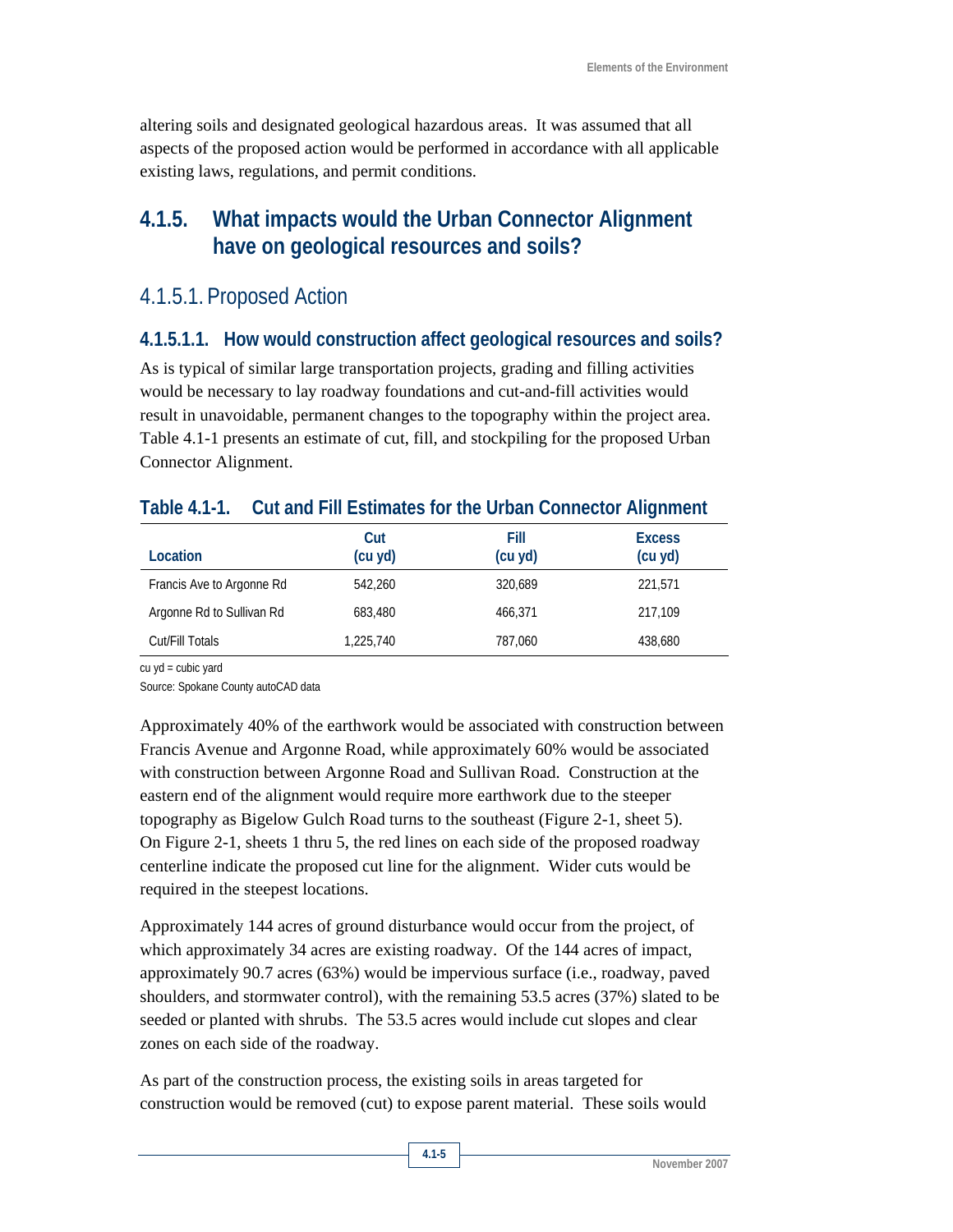become the fill in other areas. The cut-and-fill areas would be compressed and compacted. These impacts would be largely confined to construction, since the operation of the project (vehicular travel along the new roadway) would not cause additional impacts once roadside slopes are stabilized. The cut and fill would be converted to impervious surface, drainage facilities, or revegetated (i.e., seeded) for erosion control.

The presence of erodible soils along approximately 4.4 miles of the proposed alignment requires that extra care be taken during design and construction to address the steep slope and erodible soil conditions. SCC requires these practices. Design and construction will include the use of established and proven methods to maintain slope stability and to prevent erosion. Specialized techniques, such as the use of retaining walls, will be employed in several locations to reduce need for fill and to ensure slope stability.

The proposed action would result in irretrievable modification to topography and soils for approximately 144 acres. This change would not impair existing or proposed uses, however, with the application of design and construction techniques to meet SCC requirements. The changes to site topography and soils would not create conditions of substantial erosion or loss of soil, nor would it result in a substantial loss of economic or ecological value or expose people or structures to loss or injury. The loss of these soils would not contravene any existing Spokane County policies. Unavoidable temporary and permanent project impacts on local geology and soil resources will not be significant with the use of a combination of project design; implementation of the required erosion and sediment control plans; and associated compliance with federal, state, and local permit conditions.

#### **4.1.5.1.2. How would operation of the project affect geological resources and soils?**

Paved areas of the completed Urban Connector Alignment would not create additional geology- or soil-related impacts. Some cut-slope areas may require additional stabilization over the long term.

#### **4.1.5.1.3. What are the indirect effects on geological resources and soils?**

Indirect effects are those caused by the proposed action that are later in time or farther removed in distance, but still reasonably foreseeable.

No indirect impacts are anticipated.

#### **4.1.5.1.4. What measures are proposed to minimize effects to geological resources and soils?**

The following measures will be used to minimize potential impacts on geology and soils along the proposed Urban Connector Alignment.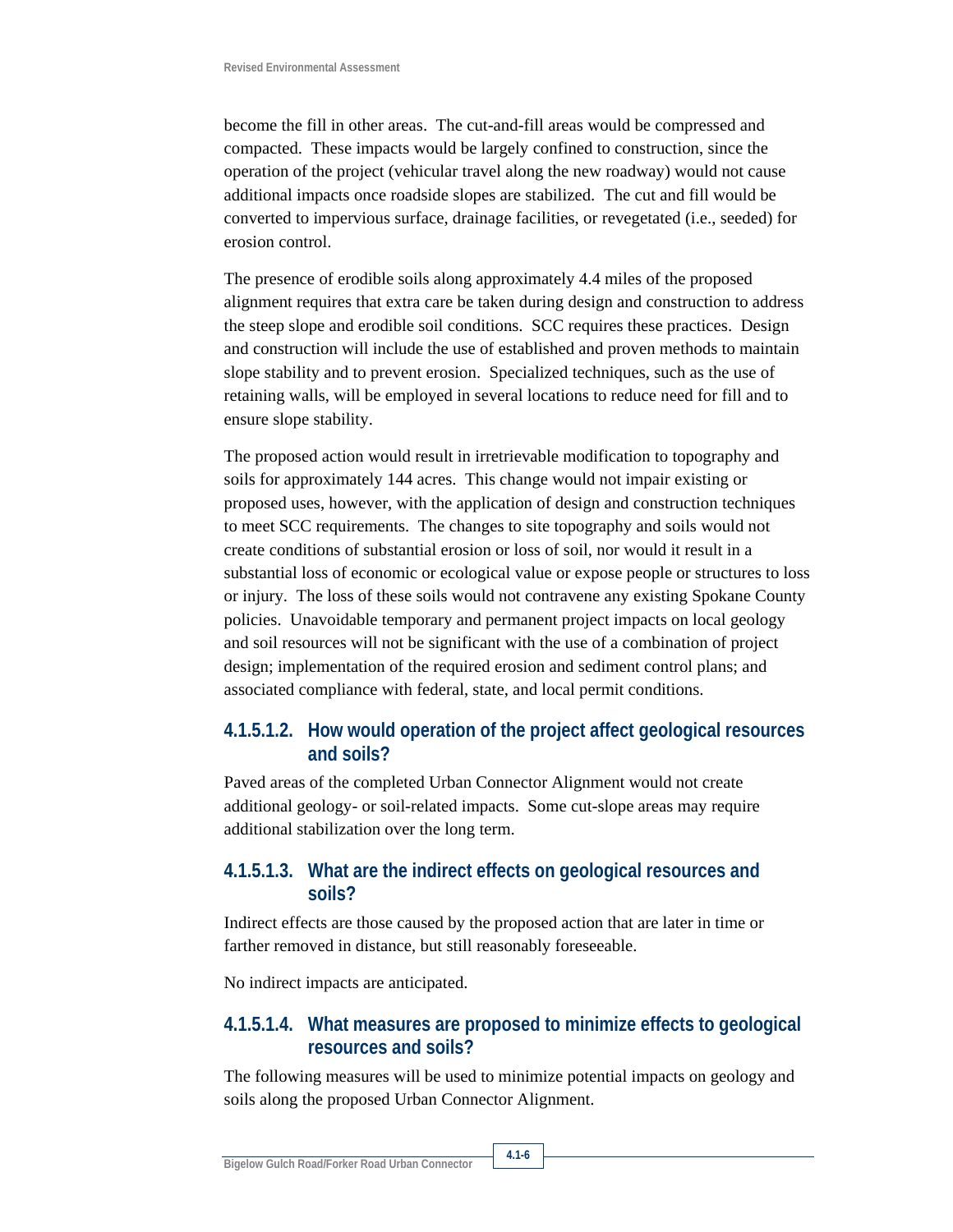#### *Design*

- Spokane County will undertake a geotechnical investigation to address grading quantities, slopes, groundwater, and roadway fill and foundation. This investigation will include soils borings, testing, and final geometric data. Detailed design will allow for incorporation of roadway alignment adjustments (horizontal and vertical alignment of the proposed road) into the final design to minimize construction in areas of erodible soils and to minimize slope length and steepness.
- Based on the geotechnical investigation, Spokane County will prepare and implement a geo-hazard mitigation plan. The plan will define the use of specialized methods to address unique conditions that cannot be addressed through standards identified in Section 11.20.070D(1).
- Slope stabilization/hillside reinforcement measures will be implemented to prevent movement or erosion of cut-slopes, including hillside cuts, particularly through the Forker and Progress Roads area. Examples of measures to be used include gradient terraces, wattling, surfacing roughening, compost blankets, and permanent seeding and planting.

#### *Construction*

- Spokane County will require the contractor to develop a Temporary Erosion and Sediment Control (TESC) plan, including construction best management practices (BMPs).
- Spokane County will develop specific BMPs to be used for a variety of project site conditions. Examples of BMPs will include the following:
	- a. stabilized construction entrance,
	- b. wheel wash,
	- c. temporary sediment pond,
	- d. sediment trap,
	- e. silt fence,
	- f. filter berm,
	- g. street cleaning,
	- h. level spreader,
	- i. construction stormwater filtration,
	- j. plastic covering,
	- k. dust watering, and
	- l. temporary pipe slope drain.